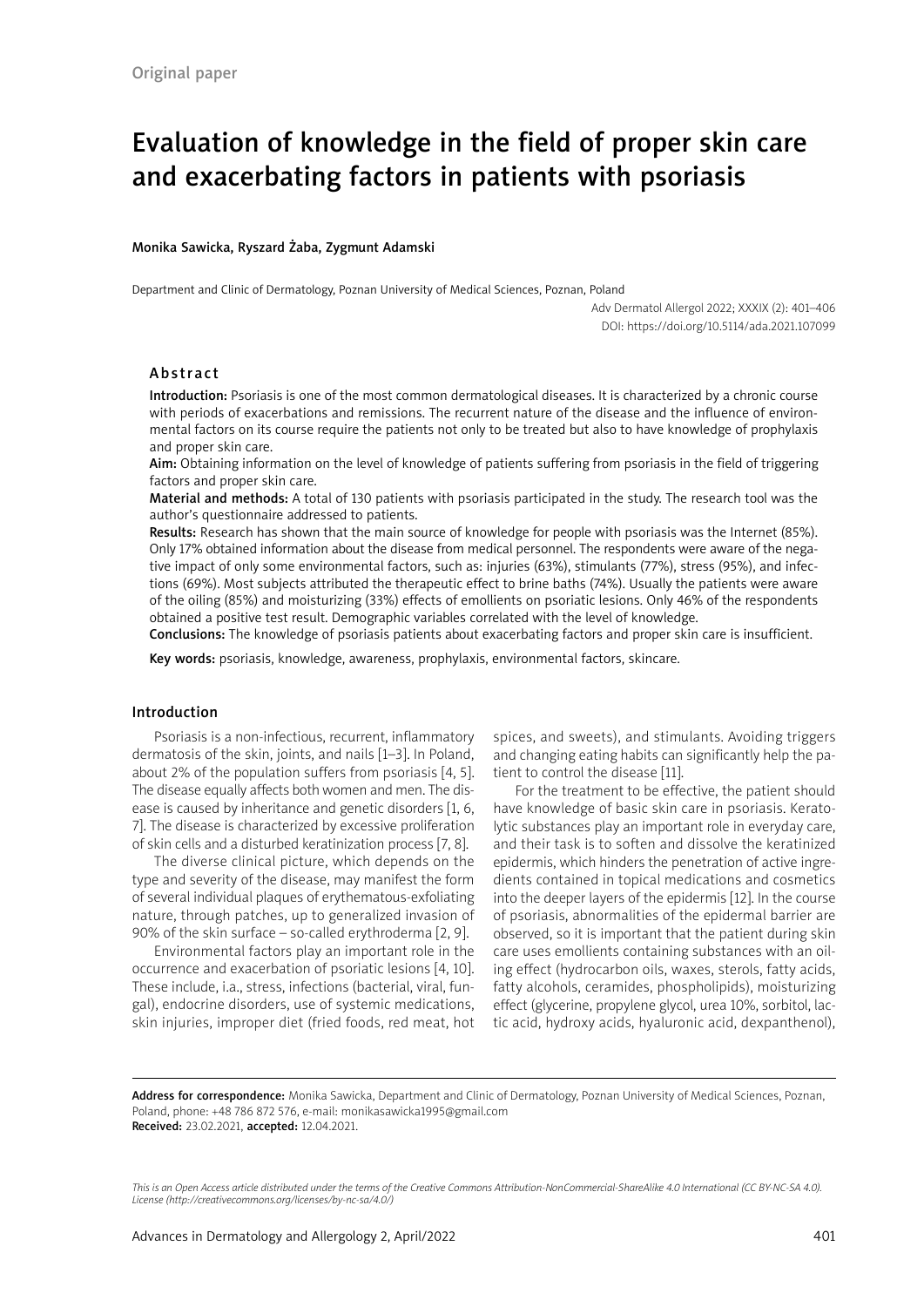and soothing effect (lidocaine, polidocanol, menthol, camphor) [12, 13].

Chronic skin diseases significantly reduce the quality of life of patients. They have a negative impact on personal and professional functioning and also make establishing interpersonal relationships difficult. The disease accompanies patients throughout their lives. However, it is possible to control its symptoms. In order to obtain the longest possible periods of remission, the patient must not only follow the recommended treatment, but also have knowledge of the triggering and exacerbating factors as well as proper care of psoriatic skin. Strict adherence to recommendations may contribute to the desired therapeutic effect, increased response to treatment, prevention of heart disease, and improvement of the quality of everyday life [1, 6, 9].

## Aim

The main purpose of this work was to determine whether people suffering from psoriasis have knowledge in the field of proper skin care and factors affecting the exacerbation of the disease. In addition, examining the relationship between selected demographic variables (gender, place of residence, education, advanced treatment, hospitalization, self-assessment) and the patients' knowledge.

## Material and methods

The study was conducted on a group of 130 subjects suffering from various types of psoriasis. It was confirmed by medical examination, dermatological examination, interview, and physical examination. The study was based on the author's questionnaire [14], which consisted of 2 parts: the general part and the testing part, and it included a total of 32 questions. The general part consisted of 13 questions. The testing part, which evaluated patients' knowledge of exacerbating factors and proper care of psoriatic skin, consisted of 19 questions. Both the general and the testing part consisted of single-choice and multiple-choice questions. In the testing part, each question was scored. The subject could get a maximum of 37 points. To assess the knowledge of patients, a score threshold of 22 points (60%) was established.

The study in the form of an anonymous questionnaire addressed to women and men was carried out at the Department and Clinic of Dermatology of the Poznan University of Medical Sciences and online in 2 groups: – Psoriasis/psoriasis support group;

– Psoriasis from a different perspective.

Individuals suffering from psoriasis were informed about the purpose of the study and the possibility of voluntary participation in it. The research was conducted in the period from 1.12.2019 to 26.03.2020.

#### Statistical analysis

In order to investigate the interrelations, statistical analyses were performed using the IBM SPSS Statistics 23 package. Student's *t*-test, *U*-Mann-Whitney test, Kruskal-Wallis test, and  $\chi^2$  test were analysed for the frequency of responses selected by the subjects. The level of statistical significance was  $\alpha$  = 0.05. It was assumed that the results at the significance level of  $0.05 < p < 0.1$  were significant at the level of the statistical trend.

# Results

A total of 130 individuals suffering from various types of psoriasis participated in the study, comprising 85% female subjects and 15% male subjects. The age of the subjects ranged from 18 to 70 years. The largest group of subjects (40%) included individuals aged 31–51 years, while the smallest group of subjects (12%) included individuals aged 51–70 years. Among the subjects, the largest group of 27% included people living in rural regions. Forty-seven per cent of respondents had secondary education, 42% had higher education, 8% had vocational education, and 3% had lower secondary education. The largest group included people suffering from plaque psoriasis (65%). Local treatment was used by 76% of respondents, systemic treatment by 12%, biological treatment by 8%, and phototherapy by 4%. In the group of 130 subjects, 38% of patients were hospitalized due to psoriasis. Seventeen per cent of patients obtained information about the disease from medical personnel. The main source of information on exacerbation factors and psoriatic skin care was the Internet (85%). Forty-nine per cent of patients assessed their knowledge about the disease as sufficient.

The testing part of the questionnaire, consisting of 19 questions, was aimed at assessing the knowledge of patients. The subject answering questions on skin care and factors that result in worsening of the disease, had to obtain a minimum of 22 points to be qualified as an individual with the awareness. The respondents were asked about the impact of skin injuries on worsening of the disease. The vast majority of respondents (63%) answered the question correctly, choosing the answer *yes*. Thirty-seven percent of the surveyed people gave an incorrect answer. The safest method of hair removal is to shave with a razor with an appropriate lubricant to make the razor glide. The question concerning the safest method of hair removal was answered correctly by 35% of patients. Any stimulants, such as alcohol and cigarettes, lead to exacerbation of psoriasis lesions. The vast majority (77%) were aware of the negative impact of stimulants on health. The respondents stated that the following factors are responsible for the exacerbation of the disease: 95% stress, 69% infections, 68% improper diet, 49% certain medications, 36% increased body mass index (BMI), 35% endocrine disorders, 2% phototherapy,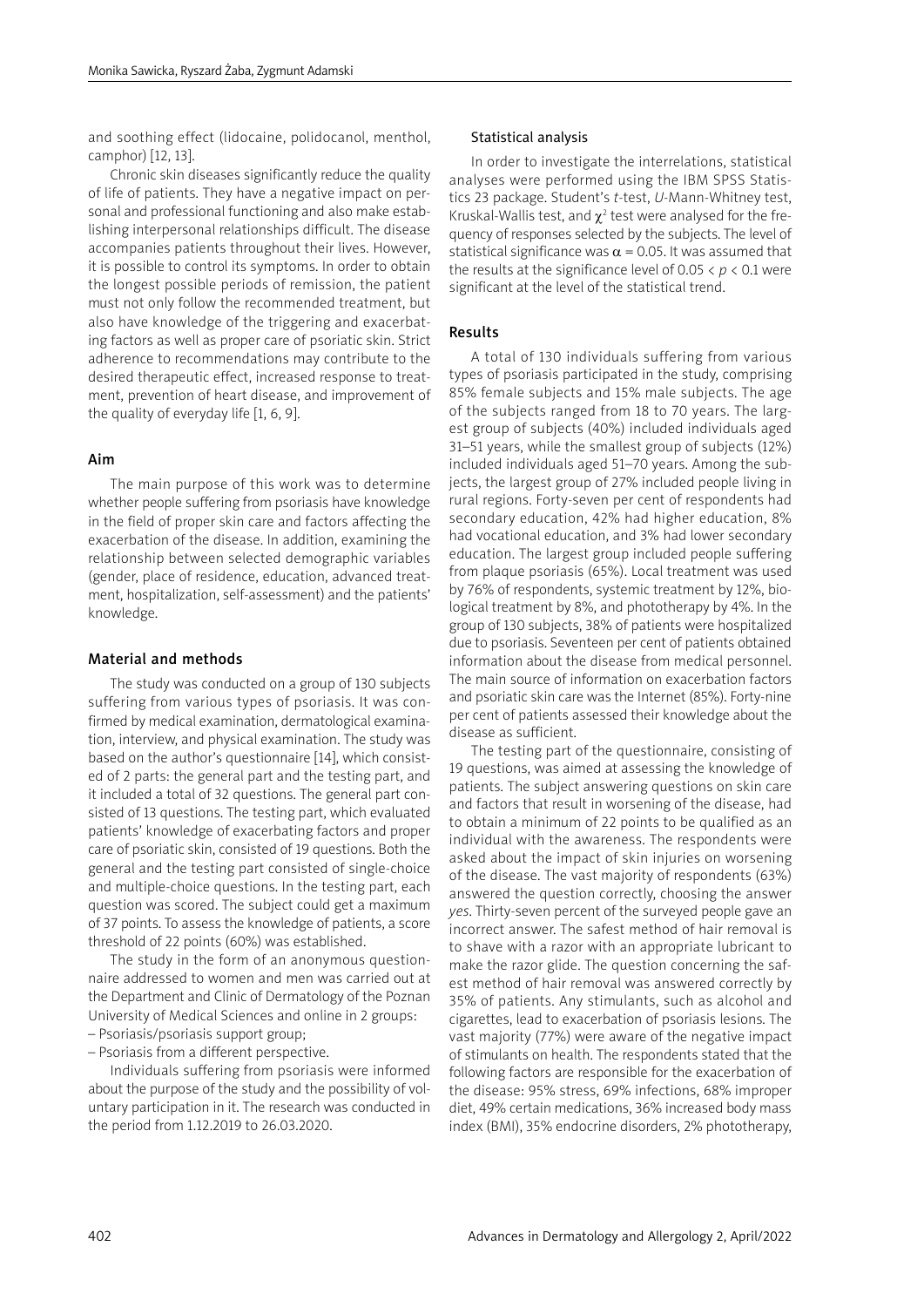and 0.8% each brine baths and emollients. It was a multiple-choice question in which the subject could score a maximum of 6 points. Correct answers are as follows: stress, poor diet, increased BMI, certain medications, infections e.g. pharyngitis, endocrine disorders (Figure 1).

The test also included a question about products that have a positive effect on the condition of the skin in psoriasis. Most people (83%) attributed the positive effect on the skin to vitamin A. The respondent could receive a maximum of 6 points. The correct answers were: vegetable oils, olive oil, vitamin A and E, omega-3 fatty acids, fish oil, and cereal grains. Subjects did not know the answer to this question (Figure 2).

The patients had knowledge about the positive effect of therapeutic baths on psoriasis lesions. Seventy-four per cent of the respondents chose the answer *brine bath* as 1 of the 3 correct answers. When asked about the effects of the emollient, the respondents usually answered the question correctly. A large group of people believed that emollient preparations demonstrated oiling properties (85%) and retained water in the skin (33%). People with psoriatic skin eruptions should avoid such preparations as soap or bath gel, because these cosmetics cause dry skin. The bath should take place in lukewarm water for a maximum of 15 min with the use of delicate, oiling emollient products. Fifty-eight percent of patients answered the question about the drying effect of soap correctly, while only 48% of the respondents knew that emollients should be used for bathing in psoriasis. Only 28% believed that the water should be lukewarm and 62% declared that the bath should last 15 min. The vast majority (83%) of patients believed that in course of psoriasis, emollients should be used in the form of a lotion or body cream. However, only 15% knew that they should be used on regular basis, at least twice a day. Fifty-six percent of the respondents correctly answered the question regarding the sequence of applying the topical drug and the skin care product, while the majority (60%) did not know the answer to the question about the time between the application of the emollient and the topical medication. Most of the respondents (73%) believed that emollients have a moisturizing effect and (71%) reduce skin peeling. Seventy-two percent of patients believed that the use of emollients is necessary in psoriasis. Apart from dermatological treatment, in the patients' opinion (68%), the most important thing is to select the appropriate skin care products. It was a multiple-choice question, and all of the answers were correct. The subject could score a maximum of 4 points (Figure 3).

The subject could score a maximum of 32 points in the test on the knowledge of exacerbating factors and the care of psoriatic skin. A scoring threshold of 60% was established in order to assess the patients' knowledge. Only 60 subjects exceeded the threshold, which constituted 46% out of 130 respondents. Despite the fact that individual subjects provided correct answers to the questions, the overall result was moderately satisfactory (Figure 4).





Figure 2. Percentage distribution of answers to the question regarding products positively influencing the condition of the skin in psoriasis [14]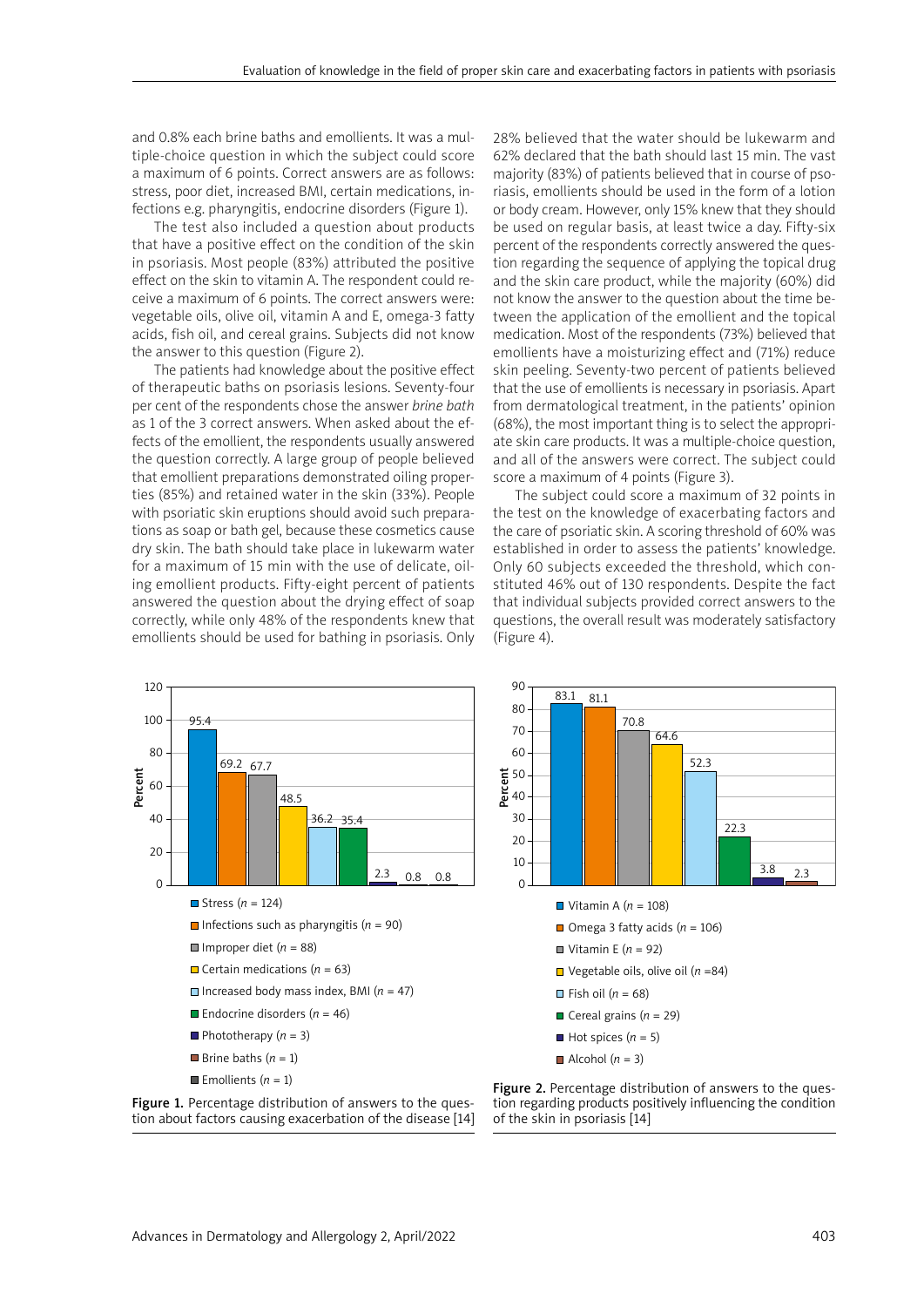





Figure 4. The results of the test checking the patients' knowledge about exacerbating factors and appropriate care of psoriatic skin [14]

In order to verify the interrelation between selected demographic variables (gender, place of residence, education, advanced treatment, hospitalization, self-assessment) and the patients' knowledge, multiple frequency analysis was performed using  $\chi^2$  tests. Statistical analysis showed several significant correlations. Female gender, place of residence, education, advanced treatment, hospitalization, and positive self-assessment of knowledge were significantly more often associated with a higher level of knowledge among the subjects.

## Discussion

Skin diseases, in particular of chronic and recurrent nature, require patient education both in the area of treatment and proper skin care. Long periods of remission can be achieved when the right treatment is applied, unfavourable factors causing exacerbation of lesions are avoided, and proper skin care is used. Awareness of the extent of the disease gives the patient the ability to avoid exacerbating factors and to select skin care products correctly, which may affect the frequency of relapses and the number of hospitalizations. Making the patients familiar with their condition may help in self-acceptance, which in turn is associated with improvement in the quality of life and interpersonal relations.

In periods of relapse, psoriasis may take a severe form. In such cases, patients are often hospitalized. For the therapy to be effective, it must be continued by the patient at home. In this case, the recommendations provided by medical personnel play a key role. The studies by Wyderka and Darowska [15] showed that 96% of the respondents declared that they had obtained information about further therapeutic management of the diseases [15]. Our own study showed a different result: only 17% of the respondents declared they obtained information from medical personnel. The different outcome could result from the way the information was provided, which was not always clear and understandable to the patient [16]. According to Wahl *et al.* [17], having knowledge is based on the philosophy of partnership between the patient and the doctor. Renzi *et al.* [18] noted that patients with extensive knowledge of the disease were more satisfied with the treatment than those who were less knowledgeable [18].

Studies have shown that the main source of information related to the disease was the Internet (85%) and a dermatologist (60%). These results were confirmed in the study conducted by Borek *et al.* [19], in which 63% of respondents declared obtaining information via the Internet [19]. Kowalczuk *et al.* [11] showed that patients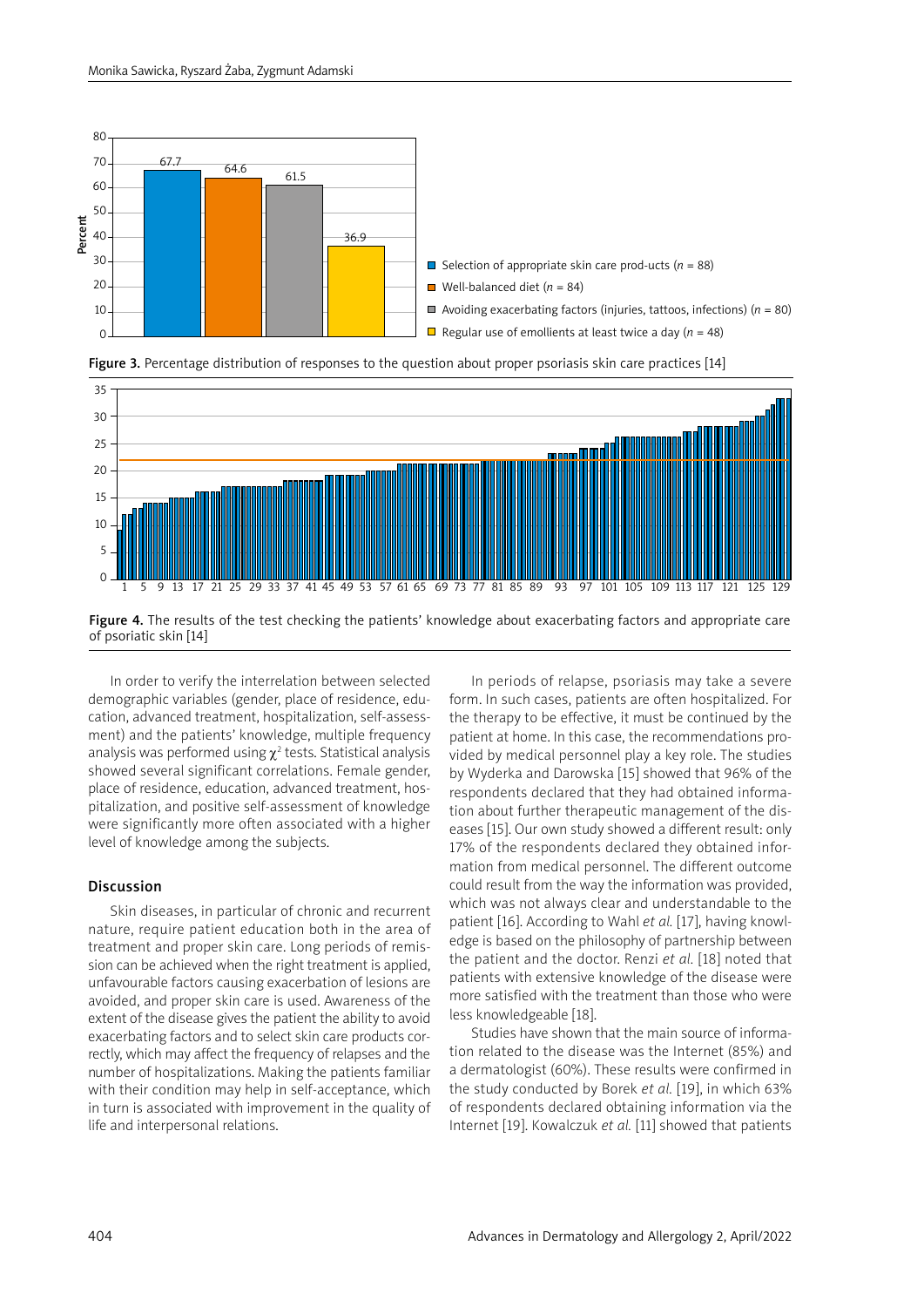obtain elementary knowledge from a doctor [11]. Mueller *et al.* [20] studied the quality and reliability of educational videos related to psoriasis posted on YouTube. The authors proved that 20% of the content was true, 32% was useful, while the rest was considered dangerous and misleading. Therefore, patients should look for information related to the disease from proven sources such as books, magazines, or scientific websites [20].

The questionnaire prepared for the purposes of the study resembled a knowledge test relating to prophylaxis. In 2013, Wahl *et al.* [17] conducted a similar study that checked patients with psoriasis in terms of their level of knowledge about the disease and its treatment. In their questionnaire, they prepared questions about disease triggers and proper skin care techniques. Wahl *et al*. showed that 71% of patients had knowledge of the negative effect of injuries on the skin condition in psoriasis [17]. The people participating in our study (63%) also knew that a break in the epidermis is associated with the formation of new psoriatic lesions. Bardazzi reached similar conclusions in 2014, when he examined patients with psoriasis in Italy [21].

A large group of patients (77%) were aware of the negative impact of stimulants (cigarettes, alcohol) on the deterioration of the skin condition in psoriasis. This result was confirmed by Bardazzi's research [21]. Moreover, Chodorowska *et al.* [22] noted that patients suffering from psoriasis who abuse all kinds of substances fail to follow the recommendations and treatment much more often [22].

A number of conducted studies have classified stress as one of the main factors influencing the development and course of the disease. Wahl *et al.* [17] showed that 95% of patients consider stress to be one of the factors responsible for the worsening of the disease [17]. We obtained the same result in our study.

The environmental factors influencing the activation of the disease include infections and medications. Sixtynine percent of the respondents had knowledge about the influence of infection on the course of the disease, and 48% of individuals knew about the negative effect of certain drugs. In the study conducted by Wahl, 62% of patients knew about the influence of infection, and only 11% of the respondents knew about the negative effect of drugs on the exacerbation of the disease [17].

The studies conducted by Kwiatek and Chodorowska [23] proved that individuals with psoriasis demonstrated a knowledge deficit in terms of information about recommended diet [23]. The questionnaire measured the level of patients' knowledge regarding information about the products they consumed that had a positive effect on the condition of the skin. We noticed that the patients considered vitamins A and E and omega 3 fatty acids to be the best for the condition of the skin.

Nurturing effects in psoriasis lesions can be obtained with the help of therapeutic baths. Seventy-four percent of the respondents knew about the beneficial effects of brine baths on psoriatic skin eruptions. Pawelczyk *et al.* [24], who analysed the frequency of using this type of treatment, obtained similar results [24].

Patients with psoriatic skin eruptions should appropriately select preparations used for bathing. Most soaps and gels cause the skin to dry and tighten, which negatively affects the condition of the lesions. Fifty-eight percent of respondents had knowledge about the drying effect of body wash cosmetics. Similar results were obtained by Bardazzi *et al.* [21].

Emollients complement the local treatment. These preparations demonstrate oiling, moisturizing, softening, soothing, and alleviative properties. They minimize itching and peeling of the skin. Usually, the examined people had knowledge about the positive effect of emollients on the skin condition in psoriasis. The results were confirmed in the studies conducted by Wahl *et al.* [17] and Sierakowska *et al.* [25].

In order to assess the knowledge of patients, a score threshold of 22 points (60%) was established, which patients had to reach in order to qualify for the group of people with knowledge about triggers and proper skin care. Despite the fact that the patients provided correct answers to individual questions, only 46% of patients exceeded the threshold of 60%. The questionnaire contained questions related to various areas of knowledge, and the high number of incorrect answers indicates that not all the details of the disease were known to patients. The authors of previous studies came to the same conclusions. Wahl *et al.* [17] observed gaps in knowledge in patients before the introduction of the educational programme [17]. Kowalczuk *et al.* [11] noticed that the most significant deficiencies in the patients' knowledge were observed in the sphere of prevention of psoriatic lesions [11]. Kwiatek and Chodorowska proved that the patients do not have knowledge about their own disease [23].

Statistical analysis showed that female gender, place of residence, education, advanced treatment, hospitalization, and positive self-assessment of knowledge were significantly more often associated with a higher level of knowledge among the subjects. Bardazzi *et al.* [21] proved that female gender corresponded to a high level of knowledge [21]. Variables such as gender, education, and disease advancement were confirmed by the results obtained by Wahl *et al.* [17]. Kowalczuk *et al.* [11] did not notice any relationship between gender, place of residence, duration of dermatosis, and the level of knowledge [11].

Numerous scientific reports as well as our own observations indicate that there is a high demand for education activities among patients suffering from psoriasis, in the areas of triggering factors and skin care. The effect of education on the level of knowledge among the patients with psoriasis was studied by Wahl *et al.* [17]. After training, patients demonstrated improved knowl-